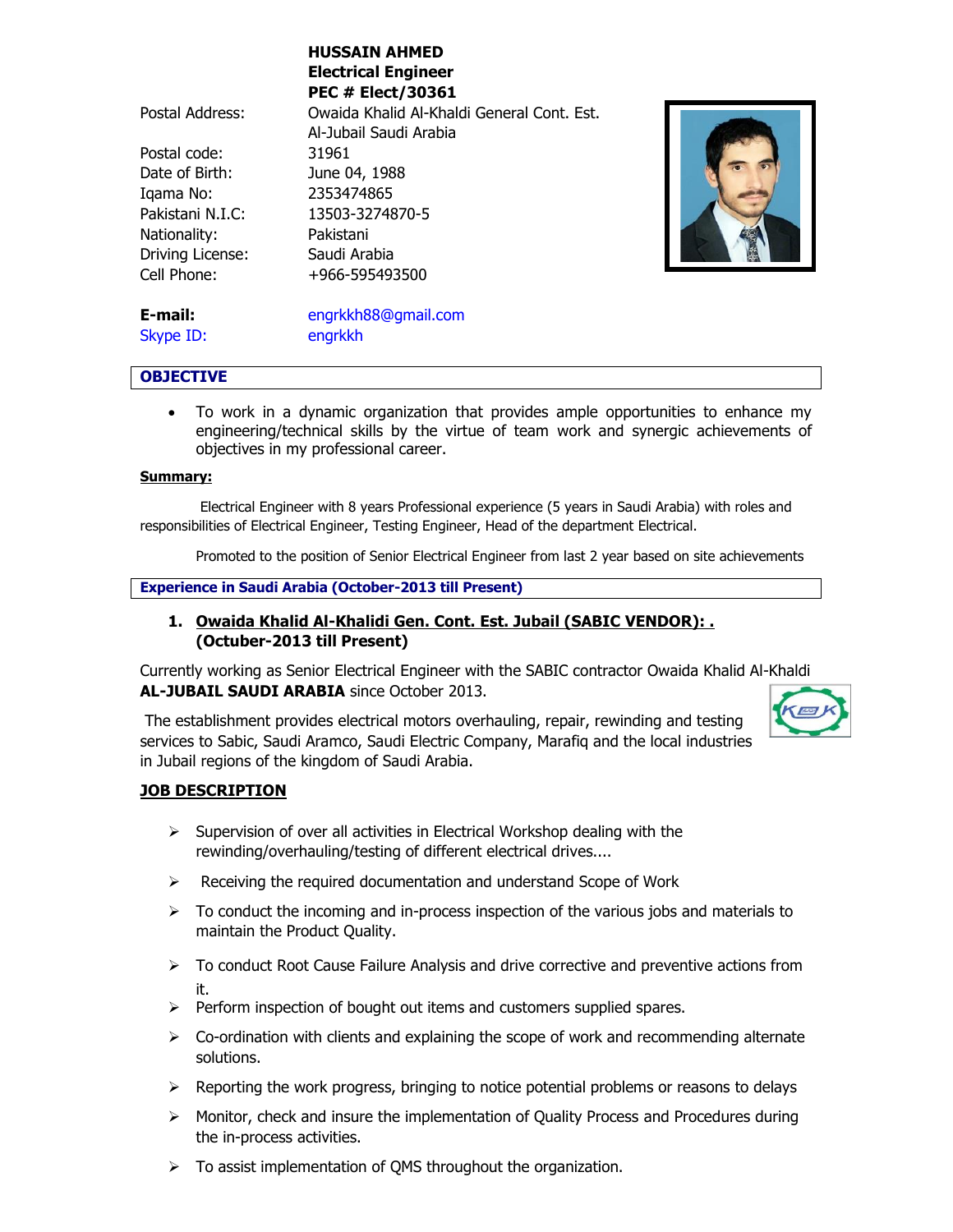- $\triangleright$  Work experience of planning, organizing and scheduling the job order form Clients **(SABIC AND ARAMCO)** and estimating the scope of maintenance work...
- $\triangleright$  Troubleshooting and inspection of Electrical Equipment (AC Motors, Generators, control transformers and Coils) and preparing inspection reports....
- $\triangleright$  Troubleshooting of control as well as power circuit during faults in electrical systems with the help of electrical drawings
- $\triangleright$  Distributing the maintenance work among the employees, explaining the scope of work and provide guidance in maintenance work….
- $\triangleright$  Conducting final solo run test for equipment and arranging witness test for client.

**Experience in Pakistan (October-2010 to September-2013)**

## **2. Pakistan Steel Mills (Steel making department-SMD)**

Worked as Assistant Executive Engineer in Steel making department (SMD) OF **Pakistan Steel Mills Karachi** 

(October 2010- September 2013)

## **JOB DESCRIPTION**



- Worked as **Maintenance Engineer** in Steel Making Department of Pakistan Steel, dealing with different type of electrical motors having power ratings up to 4MW**.**
- Work experience of planning, organizing and scheduling of Plant Inspection, maintenance, and plant shut-down for capital repair purposes of various Electrical Machines.
- Managing, and Maintenance overhauling of 120 tons steel converters (02-Nos) having 4MW synchronous motors.
- Hand on experience of installation, testing, starting and running procedure of different LV & MV electrical motors.
- Monitoring and Maintenance of Huge Bulk Material Conveyor network.
- Monitoring and Maintenance of water supply network for cooling and feeding purpose in the process of steel making.
- Maintenance of all Transformers Section (TS) (11KV-6.6KV-415 volt-220v).
- Update and record keeping of all safety observations, various maintenance log books, routine faults and accidents reports and inquiry reports.
- Co-ordination with the outside agencies i.e. Power Equipment's Repair Shop, Engineering Laboratories, Power Distribution Network.
- Experience of Variable Speed AC drive AND Variable speed DC Drive (Thyrister Based Control).
- Troubleshooting of control as well as power circuit during faults in electrical system with the help of electrical drawings.
- Protection of Electrical panels, Bus bars, transformers, induction motors, synchronous motors and D.C motors using EOCR,OCR ,differential scheme protection, thermal overload relay, circuit breaker ,HRC fuses and CTs.
- Handle speed and torque control method of induction motors using frequency invertors' techniques, star delta technique, autotransformers technique, primary and secondary resistance control method, DOL method.
- To execute the operation as well as carrying out schedule maintenance of Low Tension bus bars during shut down of steel process units.
- Knowing and understanding the various protective relays, signals and reading of electrical drawings.
- Responsible for the maintenance of different circuit breakers installed in various control panels.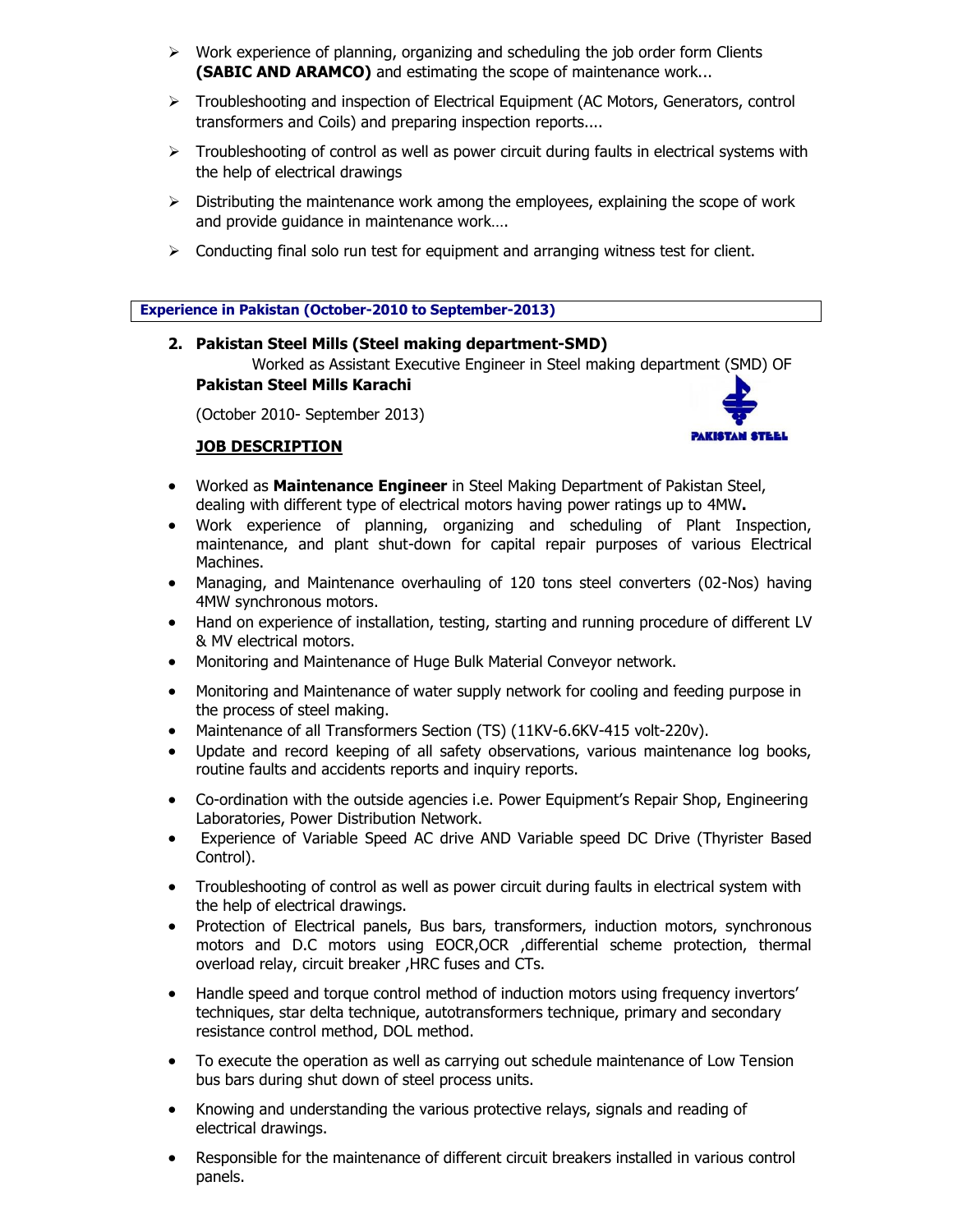- To maintain all the technical documentation procedures regarding above said works such as technical work order, work permission, energy consumption report, tripping reports and filling of the logbook regarding events, which occur in the assigned functional area.
- Team Leader 20-officials directly involved in converters operation regarding Electrical system.

## **Electrical test experience:**

- **1. Testing of power transformer at PSM-2 G/S Karachi 132KV.**
	- $\triangleright$  Megger test
	- $\triangleright$  Short circuit test
	- $\triangleright$  Transformer Turn Ratio test
	- $\triangleright$  High pot Test
	- > Transformer Stability Test
	- > Calibration & Testing of Oil
	- $\triangleright$  Polarization index test
	- $\triangleright$  Breakdown test
	- $\triangleright$  Flash point test
	- $\triangleright$  Functional Tests

# **2. Testing of Voltage transformers at PSM-2 G/S Karachi 132KV**

- Megger Test
- > Continuity Test
- $\triangleright$  Ratio Test
- $\triangleright$  Polarity Test

# **3. Testing of Current transformers at PSM-2 G/S Karachi 132KV**

- Megger Test
- $\triangleright$  Continuity Test
- $\triangleright$  Resistance Test
- $\triangleright$  Ratio test
- $\triangleright$  Polarity Test
- $\triangleright$  Burden Test
- $\triangleright$  Saturation Test

## **4. Testing of MV circuit breakers**

- a. Insulation Test
- b. Resistance Test
- c. Contact resistance Test
- d. Timing Test
- e. Hipot Test

## 5. **Test experience of Electrical Motors**:

- a. Winding resistance Test
- b. Insulation resistance Test
- c. Polarization index Test
- d. Balance current Test
- e. Hipot Test
- f. Core loss Test
- g. Rotor growler Test
- h. Run-out Test
- i. Vibration, sound, temperature Test
- j. CSI 2140 vibration analysis and data processing using software package AMS SUIT
- 6. Testing of high voltage cables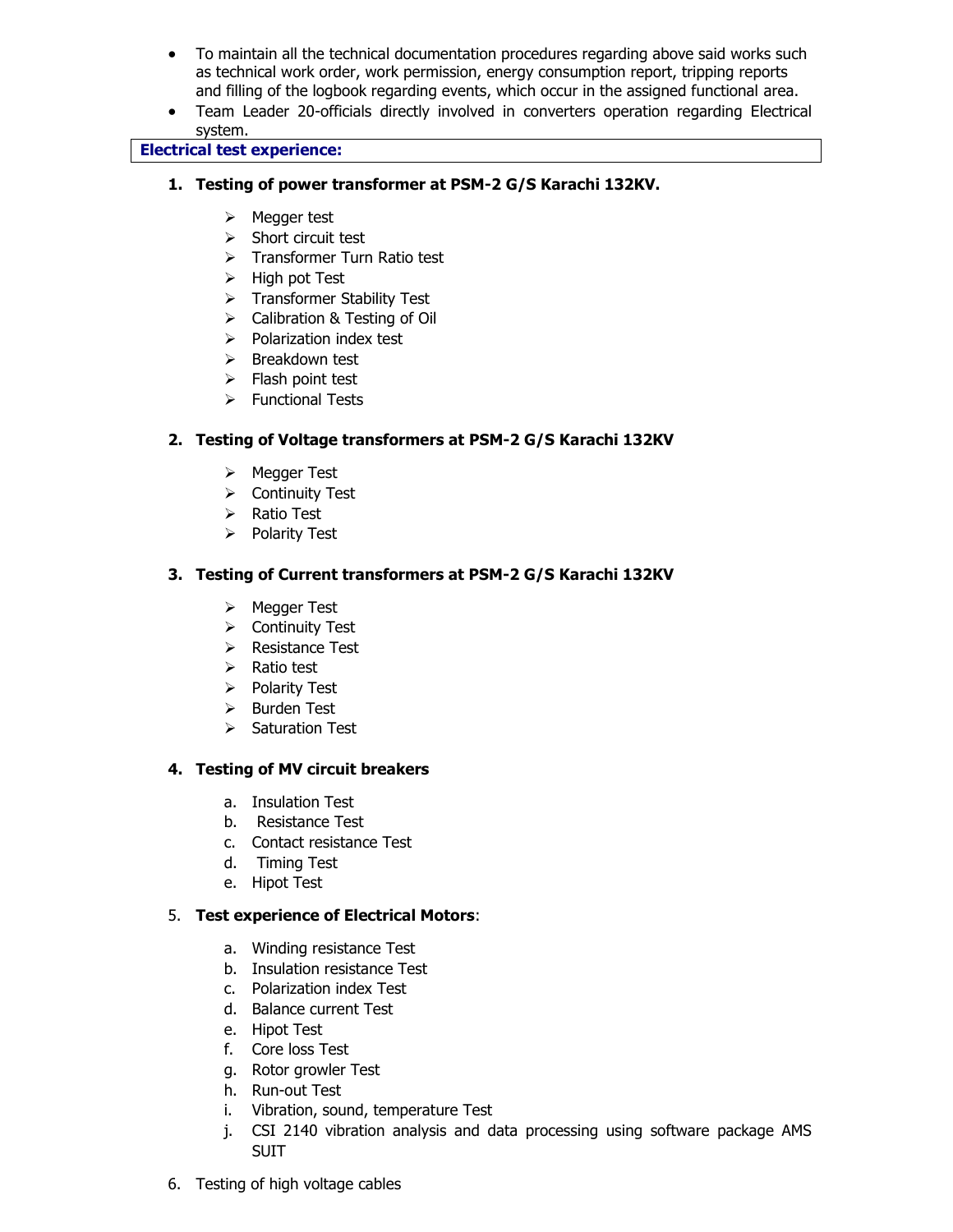7. Cable fault finding and localization using Seismophone and Time Domain Reflectometer (TDR).

# **Types of Equipment's:**

|                  | $\triangleright$ Transformers: | ABB, Siemens, China, Russia make Auto and<br><b>Power Transformers</b> |
|------------------|--------------------------------|------------------------------------------------------------------------|
| $\triangleright$ | Electrical motors:             | ABB, Siemens, GE, Russian, Hyundai and<br>Toshiba electrical motors    |
| ➤                | Submersible pumps:             | Flygt, KSB.                                                            |
| ➤                | <b>Protection Relays:</b>      | ABB, SIEMENS, GE, AND United technologies, Alstom,<br>Omron            |

## **Member of:**

- Member of Pakistan Engineering Council.
- Energy Conservation Committee (ECC) of Pakistan Steel Mills (2012-2013)
- > Talent Pool of Pakistan Steel (2012-2013)

## **Academic qualification**

| <b>Qualification</b>           | <b>Institution</b>         | <b>GPA/Marks</b> | <b>Division</b> |
|--------------------------------|----------------------------|------------------|-----------------|
| B.Sc. Electrical Engineering   | U.E.T Peshawar             | 3.00/4.00        | 1 <sup>st</sup> |
| Intermediate (Pre-Engineering) | Govt. Sup. Science College | 853/1100         | 1 <sup>st</sup> |
| Matriculation                  | M.C.P School               | 614/850          | 1 <sup>st</sup> |

## **Professional courses:**

| <b>Course</b>                                         | <b>Institution</b> | <b>Duration</b> |  |
|-------------------------------------------------------|--------------------|-----------------|--|
| Distributed Generation & Renewable<br>Energy Sources. | NED U.E.T KARACHI  | 06 months       |  |
| <b>Power Generation Economics</b>                     | NED U.E.T KARACHI  | 06 months       |  |
| <b>Organization System</b>                            | NED U.E.T KARACHI  | 06 months       |  |
| Accounting<br><b>Financial Management</b>             | NED U.E.T KARACHI  | 06 months       |  |
| Operation Research (OR)                               | NED U.E.T KARACHI  | 06 months       |  |